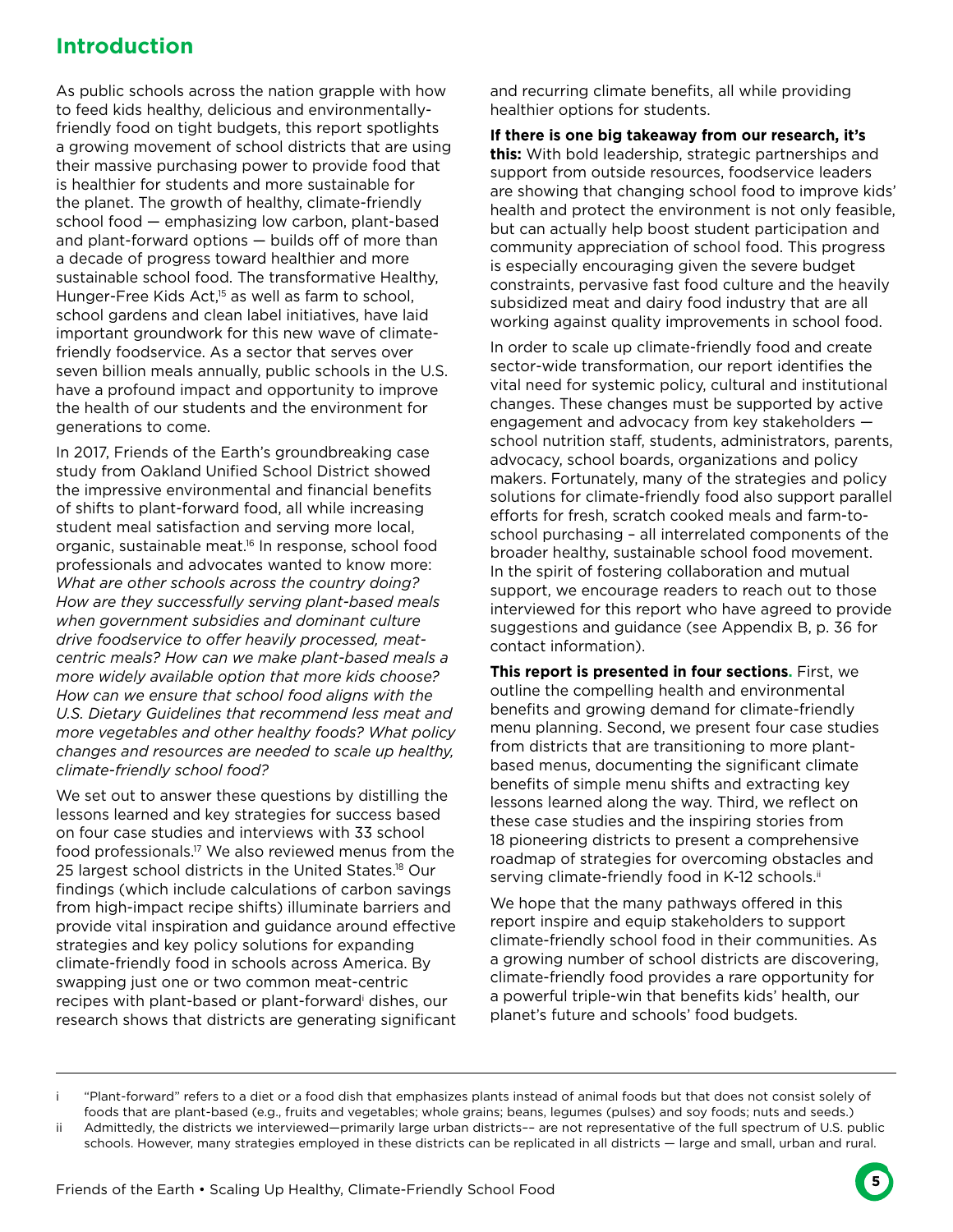# **Section I. The Case for Healthy, Climate-Friendly School Food**

#### **What is climate-friendly foodservice?**

Healthy, climate-friendly foodservice is a multi-benefit strategy that can be achieved in incremental steps. Principally, it achieves a lower carbon and water footprint<sup>i</sup> than traditional foodservice by offering a wider array of healthy, plant-forward and plant-based<sup>ii</sup> foods and reducing food waste. It also cuts emissions by sourcing from regenerative farms that use carbon-enhancing, healthy soil practices and implementing other energy- and water-saving measures. The shift to climate-friendly food is inclusive of farm to school initiatives that prioritize fresh, organic and responsibly sourced ingredients from local farms and educate students about the power of food to cultivate healthy people and healthy minds.

Within this broader vision of climate-friendly foodservice, this report focuses primarily on strategies for increasing offerings of cost-effective, plant-forward foods. While we encourage schools to source food from organic, regenerative farming operations and for distributors to make organic food more widely available, we recognize that budget limitations can often make sustainable sourcing cost-prohibitive for many schools. Over time, we must shift agricultural policies and increase state and federal funding for school food in order to expand access to these healthful and more sustainable foods.

#### **A. The Health Benefits of More Plants and Less Meat**

There is an overwhelming public health consensus on the need to reduce processed and red meatiii consumption in favor of more plant-based foods. Americans eat significantly more meat than is recommended by U.S. Dietary Guidelines for Americans<sup>19</sup> and only 20 percent consume the suggested amounts of fruits and vegetables.<sup>20,21,22</sup> Since American adults consume an average of 66 percent more protein per day than they need, they can easily meet recommended levels of protein intake by reducing or eliminating meat and replacing with plant-based proteins.<sup>23</sup> Many studies show that high consumption of red meat — especially processed meats — is associated with increased rates of cancer, heart disease, obesity, Type 2 diabetes and a shortened lifespan.<sup>24</sup> In contrast, diets high in vegetables, fruits,

whole grains and beans can help prevent these diseases, saving our nation billions of dollars in costs from diet-related chronic diseases.<sup>25</sup> A vegetarian diet is healthy for all stages of life and lifestyles, including childhood, pregnancy and for athletes.<sup>26</sup>

#### **Reduced Meat Consumption Reduces Dioxin Intake**

According to the World Health Organization, more than 90 percent of human exposure to cancer-causing dioxin-like compounds (DLC) comes from meat, dairy, fish and shellfish.<sup>31</sup> These dioxins are created through industrial production processes (like incineration and chlorine bleaching) and are deposited on plants, soil and water where they bioaccumulate in the fatty tissues of animals. An Institute of Medicine report published by the National Academy of Sciences suggests that an important way to lower personal dioxin levels is to reduce dietary exposure to dioxins by lowering animal fat intake and increasing consumption of fruits, vegetables and whole grains.<sup>32</sup>



*Source: Boulder Valley School District*

- i "Carbon footprint" refers to climate impact associated with carbon dioxide emissions and other greenhouse gases, including methane and nitrous oxide. These emissions may occur anywhere during the life cycle of a product including production, transportation, use and disposal. "Water footprint" refers to the consumptive use of water associated with a given product.
- ii "Plant-based" refers to food that is wholly derived from plants, including vegetables, legumes, grains, nuts, seeds and fruits. Friends of the Earth opposes the use of ingredients derived from genetic engineering in plant-based foods due to lack of adequate assessments and regulatory frameworks.
- iii Red meat refers to "all mammalian muscle meat, including, beef, veal, pork, lamb, mutton, horse, and goat." http://www.who.int/ features/qa/cancer-red-meat/en/

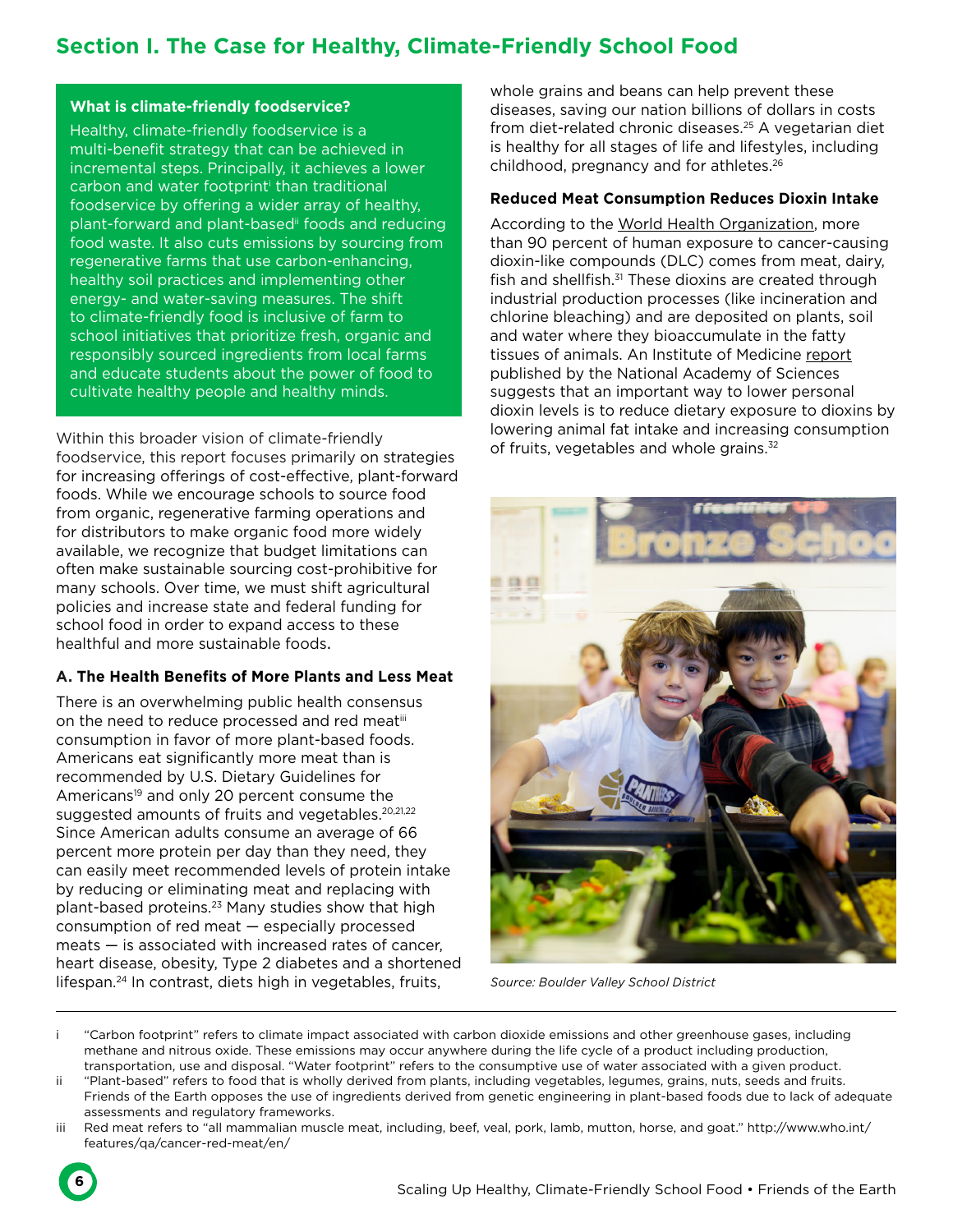### **Public Health Consensus on Reduced Meat Consumption**

An impressive list of health and nutrition organizations, as well as the U.S. government, recommend reduced meat consumption and/or plant-based eating as part of a healthy diet:

- The U.S. Department of Agriculture's 2015-2020 *Dietary Guidelines for Americans* recommends that teenage boys and men reduce their meat consumption. It also found that vegetarian and low meat Mediterranean diets are "associated with reduced risk of obesity, type 2 diabetes and some types of cancer*.*" 27
- The American Medical Association passed a resolution in 2017 recommending that hospitals offer patients plantbased meals and eliminate processed meats entirely.
- Kaiser Permanente, the nation's largest health care network, encourages its physicians to recommend a plant-based diet to patients struggling with chronic illnesses such as heart disease, diabetes, high cholesterol and high blood pressure.
- The American Cancer Society has long recommended "a diet that limits processed meat and red meat, and that is high in vegetables, fruits, and whole grains."<sup>28,29</sup>
- The American Institute for Cancer Research recommends eating a plant-based diet to reduce the risk of cancer, avoiding processed meat altogether and limiting all other meats to 18 ounces a week.
- The Academy of Nutrition and Dietetics found that a well-planned vegetarian diet is suitable throughout the human life cycle and can also reduce risk of certain health conditions.
- The World Health Organization's International Agency for Research on Cancer classified processed meat as a known human carcinogen and red meat, including beef and pork, as a probable human carcinogen in 2015.<sup>30</sup>

#### **B. Environmental Benefits of More Plants, Less Meat**

Industrial meat and dairy production take a huge toll on our planet. It is a major driver of many of our gravest environmental problems, including climate change, deforestation, species extinction and depletion and pollution of our soil, water and fisheries resources. The 2016 Menus of Change annual report by the Culinary Institute of America and the Harvard T.H. Chan School of Public Health concludes that **"greater emphasis on healthy-plant-based foods – including plant-based proteins – is the single most important contribution the foodservice industry can make toward environmental sustainability."**

Extensive scientific research shows we must rapidly reduce consumption of meat and dairy in order to avert the worst impacts of climate change and ensure food security for future generations.<sup>33</sup> Of all worldwide greenhouse gas emissions (GHGs), 14.5 percent come from the livestock sector, more than the emissions generated by the entire transportation sector.<sup>34</sup> A recent report found that if other sectors reduce emissions in line with the Paris agreement, but current consumption trends continue, by 2050 the livestock sector could account for 80 percent of the global GHG budget, "making it virtually impossible to keep temperatures below dangerous levels past 1.5˚ Celsius.<sup>35</sup> While varying across regions and production systems, meat and dairy products generally emit significantly higher emissions and use more water than plant-based alternatives. Beef, lamb, cheese and pork

have the highest emissions per gram of protein; beef alone accounts for 36 percent of all U.S. diet-related emissions and pound for pound, is 25 to 34 times more carbon-intensive than beans and lentils (see Appendix E, p. 42 for chart comparing the GHG emissions of common foods).<sup>36</sup> Per 4 ounce serving, beef requires an average of 460 gallons of water, while beans and legumes average only 121 gallons of water used.<sup>37,38</sup> Nations like the U.S., which consumes 2.6 times more meat than the global per capita average, must lead the way to a more equitable and sustainable system of food production and consumption.<sup>39</sup>

#### **C. Financial Feasibility**

Cost is a common concern among foodservice directors. The good news is that several reports have found that meat reduction can actually save institutional foodservice money — or at least be cost neutral, depending on the kitchen facility and staff resources. For instance, Friends of the Earth's case study found that Oakland Unified School District saved \$42,000 by reducing meat in school lunches, and an analysis of Health Care Without Harm's "Balanced Menus: Less Meat Better Meat" program found that four San Francisco Bay Area hospitals generated an estimated foodservice savings of \$400,000 per year.<sup>40</sup> According to the Center for Good Food Purchasing, since the Los Angeles Unified School District adopted its Meatless Mondays policy in 2012, the district has recorded a "32% decrease in meat spending." As our interviews and case studies show, many schools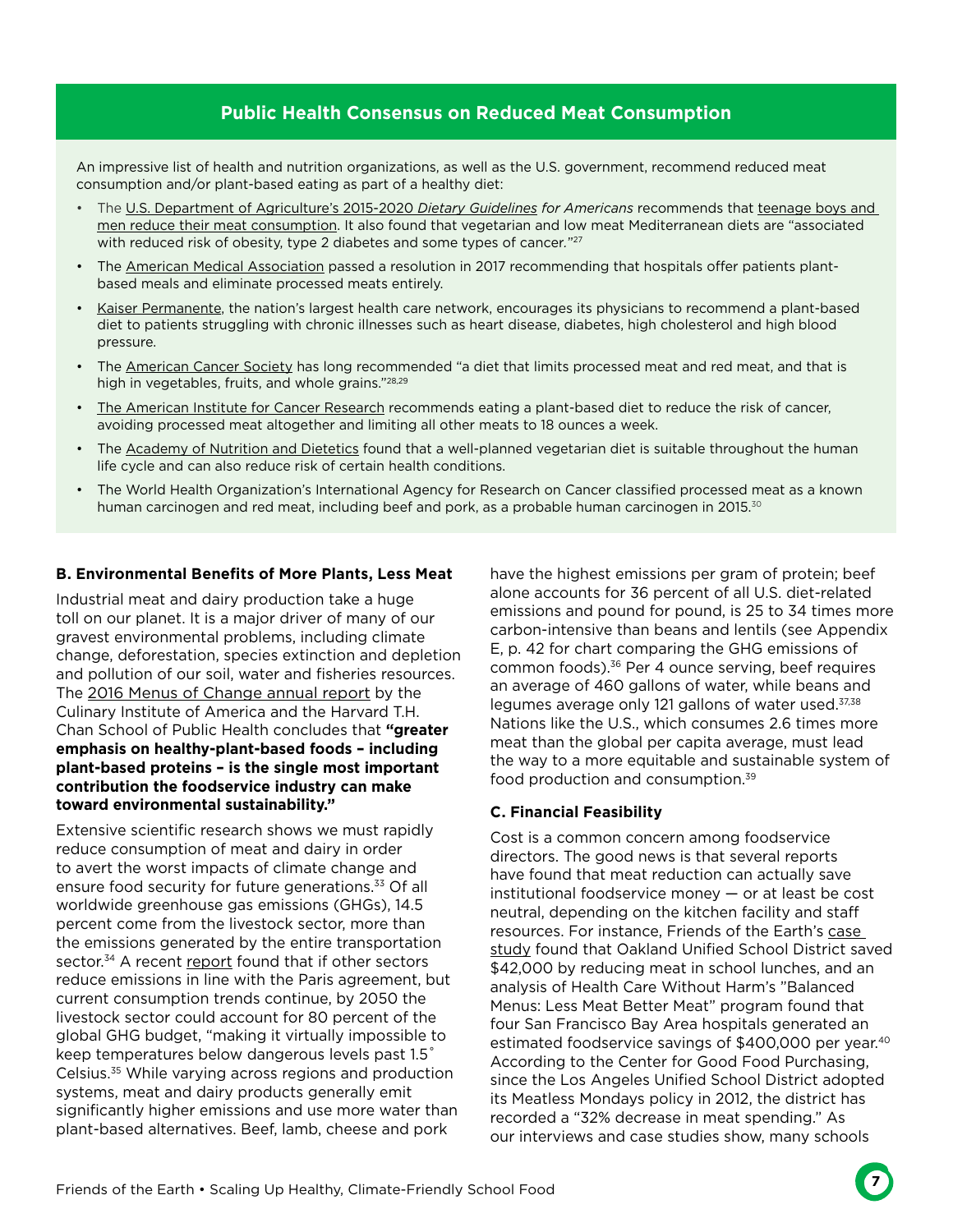

*Source: Friends of the Earth (2017). Shrinking the Carbon and Water Footprint of School Food: A Recipe for Combatting Climate Change*

were able to add plant-based meals with little or no additional cost. Furthermore, putting more plant-based proteins on school menus will become more costeffective over time — given predictions that costs of animal foods will increase due to more volatile weather and shifting subsidies.<sup>41,42</sup> For more information on cost-saving strategies, see Section III (B) p. 24.

#### **D. Growing Demand for Plant-Based Meals in K-12 Schools**

Climate-friendly foods and healthy foods go hand-inhand. Building on decades of farm to school, nutrition education and other healthy school food policies and programs, the trend toward more plant-based school food is promising. Schools across the country are providing more plant-based options, creating meatless days, and participating in culinary trainings to energize staff about plant-forward recipes.

For example, more than 1,600 school foodservice professionals from 65 school districts have participated in the Humane Society of the United States' plantbased culinary training. Among school food directors who completed a 2014 national survey by the School Nutrition Association, 56.2 percent said they consistently offer vegetarian meals (includes egg and dairy) in at least one school in their district.<sup>43</sup>

Our review of the nation's 25 largest school district menus found that: most (23) serve vegetarian meals once or more a week, 40 percent (10) offer vegetarian options once a day for elementary, 56 percent (14) offer daily vegetarian choices at middle school and 68 percent (17) offer daily vegetarian options at high school.<sup>44</sup> Among the 18 school districts that we interviewed (a biased sample), most serve a daily option that is vegetarian (13 districts) or vegan

(4 districts), but only a third offer vegetarian hot entrees. Looking at a sampling of menus from the largest school districts, the most common vegetarian and plant-based offerings are still basic — primarily consisting of cheese pizza,<sup>iv</sup> mac and cheese, peanut butter (or sunflower seed butter) and jelly sandwiches, chopped salads, yogurt parfaits or a hummus and pita entree. Improving the diversity of plant-centered offerings must be a top priority for schools. Overall there continues to be a plethora of unhealthy food in schools, particularly processed meat products (e.g. chicken nuggets, hot dogs, bacon, pepperoni, lunch meat). A recent report from Balanced found that 24 out of 25 of the largest school districts serve red and processed meats more than twice per week.

The expansion of plant-forward menus is partly in response to growing demand from students and parents. Young people are more aware of the impacts of their food choices and want greater transparency and more socially and environmentally responsible food. Student activism and growing demand has created shifts toward plant-based menus in Boulder, CO; Charlotte-Mecklenburg, NC; Dallas, TX; Lee County, FL; St. Louis, MO and Los Angeles, San Diego, San Luis Coastal and Ukiah, CA School Districts. While various surveys show that the number of strict vegetarians or vegans remains below 10 percent, more and more people are choosing flexitarian diets that include more plants and less meat.

In 2018, a marketing research firm, funded by Aramark, surveyed 5,200 consumers to capture attitudes toward increased availability of plant-based options. According to this survey, 60% of respondents wanted to reduce their meat consumptions (primarily for health reasons); 80% would try new plant-based

iv Although it is an improvement from pepperoni pizza, cheese pizza is still a carbon-intensive menu item because cheese has a high GHG footprint. Schools can reduce emissions and improve health by trimming dairy from their vegetarian options.